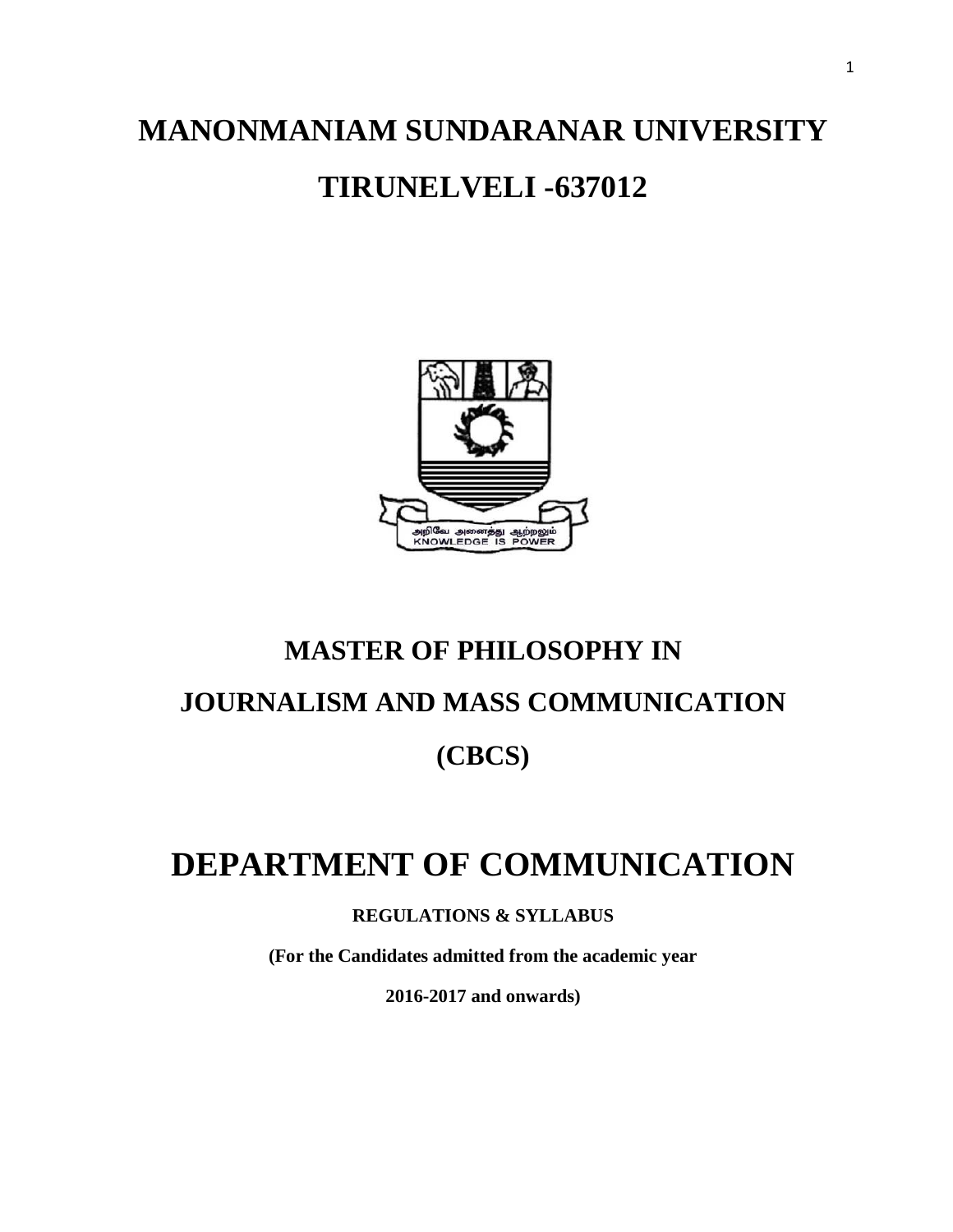### **M.PHIL. IN JOURNALISM & MASS COMMUNICATION (with effect from 2016-17Admission)**

## **REGULATION, COURSE STRUCTURE, SYLLABI AND SCHEME OF EVALUATION**

### **REGULATIONS**

### **ELIGIBILITY:**

Candidates who have qualified for the post graduate degree of this University or any other University recognized by the syndicate as equivalent thereto shall be eligible to register for the Degree of Master of Philosophy (M.Phil) in their **respective subject** and undergo the prescribed course of study in an approved Institution or Department of this University.

For the candidates who seek admission into M.Phil course shall have obtained a **minimum of 55%** of marks in their respective post graduate degree. Mark relaxation will be given to the eligible candidates as per University rules.

### **DURATION:**

The duration of M.Phil course shall extend over a period of one year from the commencement of the course.

### **COURSE OF STUDY:**

The course of the study for the degree shall consist of (a) Part-I comprising three written paper according to the syllabus prescribed from time to time;(b) Part- II Dissertation.

Part-I shall consist of **Paper-I** Research Methods in Communication and **Paper-II** Media Uses and Effects. There will be an optional **Paper-III** which shall be the back ground paper relating to the proposed research. Dissertation shall be submitted through the Departments.

### **SCHEME OF EXAMINATION:**

### **PART-I WRITTEN EXAMINATION: PAPERS I, II, &III**

The examination of papers I, II and III will be held at the end of First Semester & The duration for each paper shall be 3 hours carrying a maximum of 75 marks and Passing Minimum 38 Marks. There will be two valuations, one, by the department faculty and the other by External Examiners The balance 25 Marks is Internal Valuations by the faculty who handles the subject.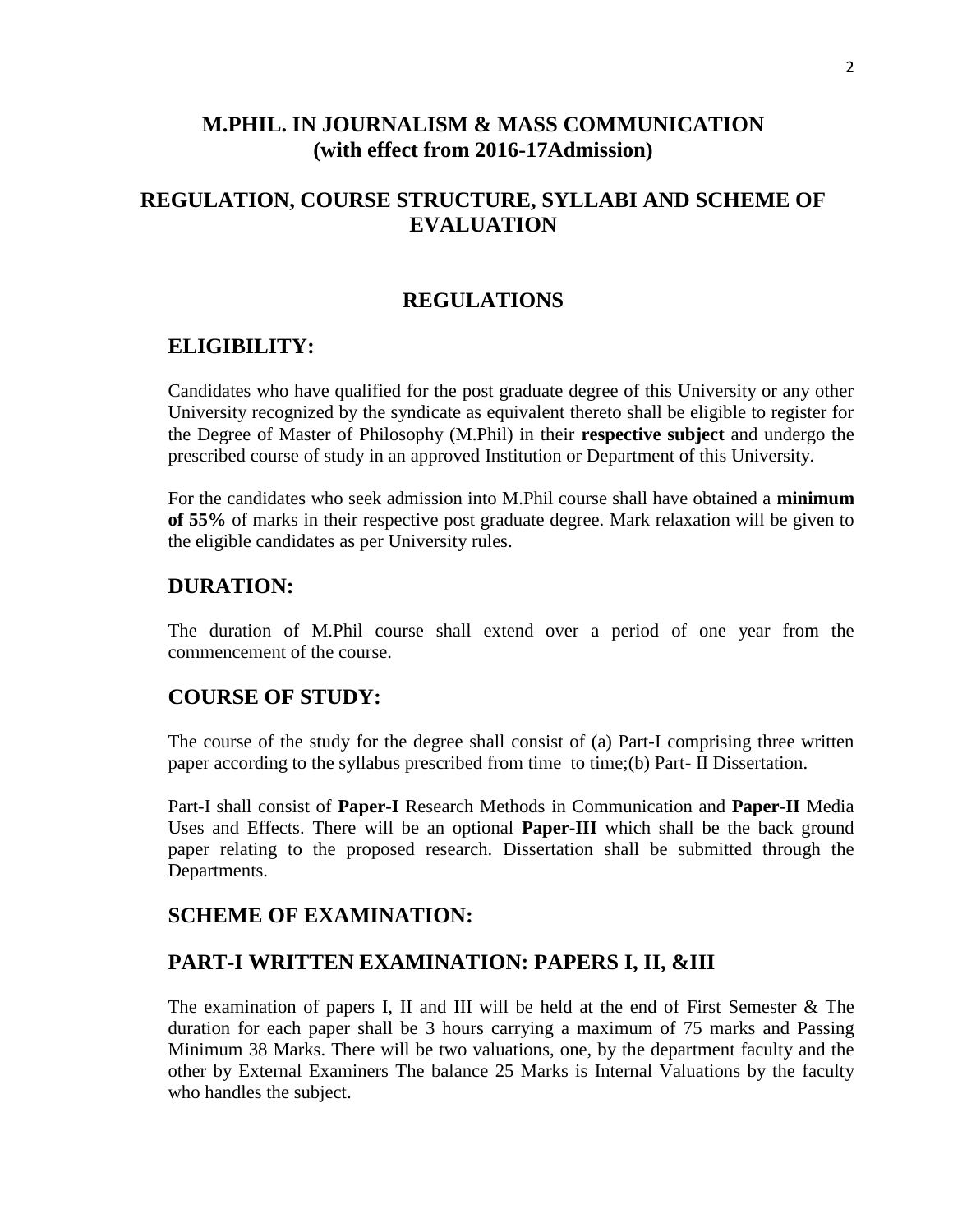### **PAPER - IV DISSERTATION:**

The Dissertation should be carried out in the second semester in the Department. Every student should do the research work individually. All the candidates are required to get the approval of their synopsis from the guide before commencement of the work. The research work will be reviewed periodically every month by the Department. At the end of the second semester the candidate shall submit the Dissertation (three bound copies and one soft copy) duly approved by the research guide. If dissertation is found to be not up to the expected standard, the examiners can ask the candidate to modify and resubmit the project report after incorporating the suggestions of the examiners. Such reports shall be resubmitted within the stipulated period suggested by the examiner(s). After the evaluation of the dissertation, there will be a viva voce examination, jointly conducted by the examiner and the supervising teacher.

Plagiarism, copyright violation and any kind breach of privilege of other authors will disqualify the candidate. The Dissertation shall be prepared in line with the styles suggested by the research guide.

| Paper        | Sem | <b>Title</b>                            | <b>Credit</b> | Internal |                           | <b>External</b> |                           | <b>Total</b> |            |
|--------------|-----|-----------------------------------------|---------------|----------|---------------------------|-----------------|---------------------------|--------------|------------|
|              |     |                                         |               | Min      | <b>Max</b>                | Min             | <b>Max</b>                | Min          | <b>Max</b> |
| I            |     | Research<br>Methods in<br>Communication | 8             |          | 25                        | 38              | 75                        | 50           | 100        |
| $\mathbf{I}$ |     | Media Uses<br>and Effects               | 8             |          | 25                        | 38              | 75                        | 50           | 100        |
| Ш            |     | Specialization<br>Paper                 | 8             |          | 25                        | 38              | 75                        | 50           | 100        |
| IV           | Ш   | Dissertation &<br>Viva-Voce             | 16            |          | 100<br>D.E-75<br>$V.E-25$ | 50              | 100<br>D.E-75<br>$V.E-25$ | 100          | 200        |
|              |     | <b>Total</b>                            | 40            |          |                           |                 |                           | 250          | 500        |

### **EVALUATION:**

The students will be evaluated for 100 marks in each subject of study as detailed below:

External Examination -75 Marks Internal Marks -25 Marks

The components of Internal Assessment for 25 Marks are:

| Test    | -15 Marks |
|---------|-----------|
| Seminar | -05 Marks |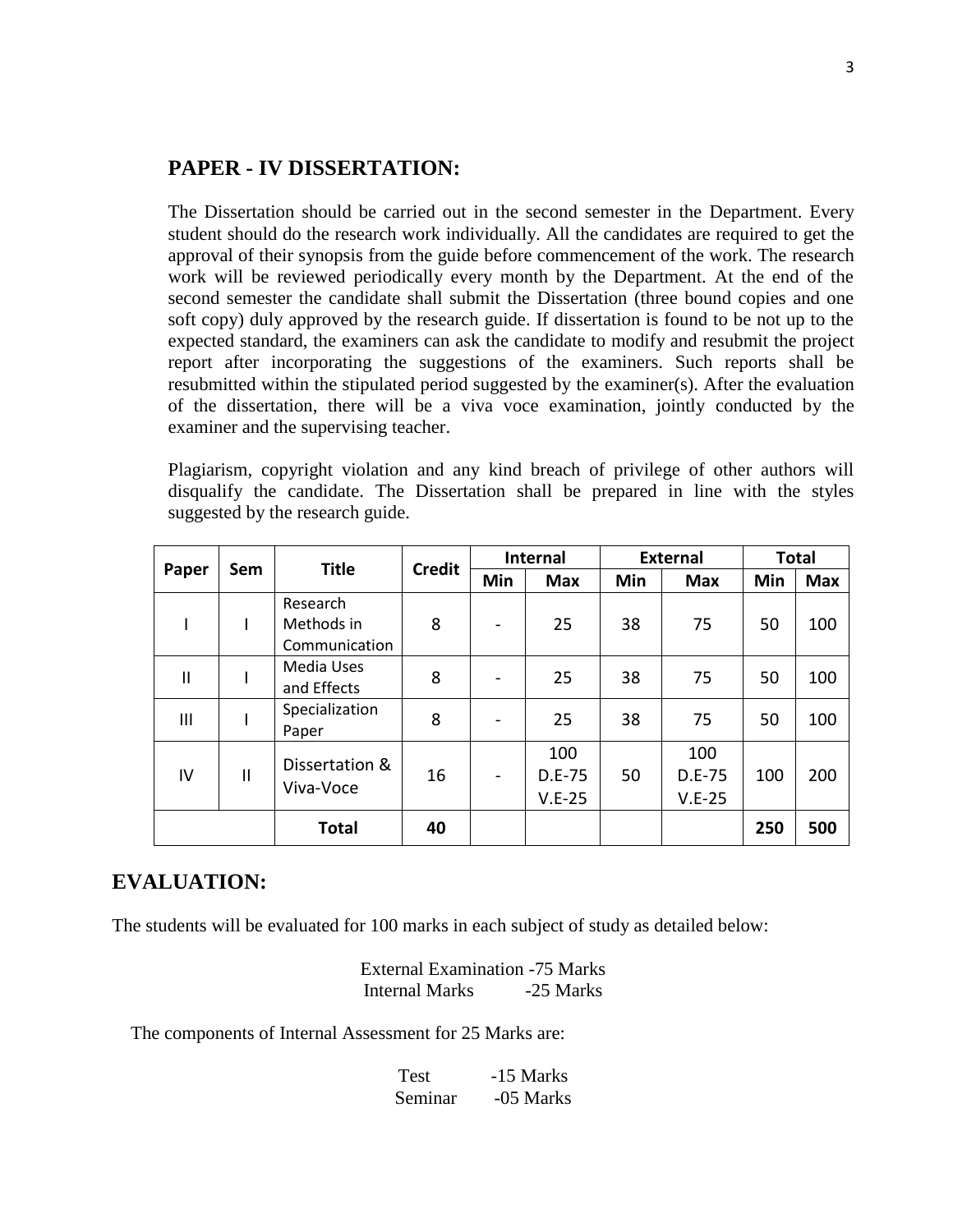### Assignments -05 Marks

### **Total -25 Marks**

## **DISSERTATION MARKS**

| Dissertation | 150 Marks |
|--------------|-----------|
| Viva Voce    | 50 Marks  |

# **QUESTION PAPER PATTERN**

Time: 3 Hours Max.Marks:75

### **Answer All Questions (5X15=75 Marks)**

All questions carry 15 Marks each

- 1. (a) or (b)
- 2. (a) or (b)
- 3. (a) or (b)
- 4. (a) or (b)
- 5. (a) or (b)

## **M.PHIL (COMMUNICATION)**

| Sl.No.         | Paper               | <b>Subject Title</b>                               |  |  |  |
|----------------|---------------------|----------------------------------------------------|--|--|--|
|                | <b>I SEMESTER</b>   |                                                    |  |  |  |
|                | Paper I             | <b>Research Methods in</b><br><b>Communication</b> |  |  |  |
| $\overline{2}$ | Paper II            | <b>Media Uses and Effects</b>                      |  |  |  |
| 3              | Paper III           | <b>Specialization Paper</b>                        |  |  |  |
|                | <b>II SEMESTER</b>  |                                                    |  |  |  |
| 4              | <b>Dissertation</b> | <b>Dissertation and Viva-voce</b>                  |  |  |  |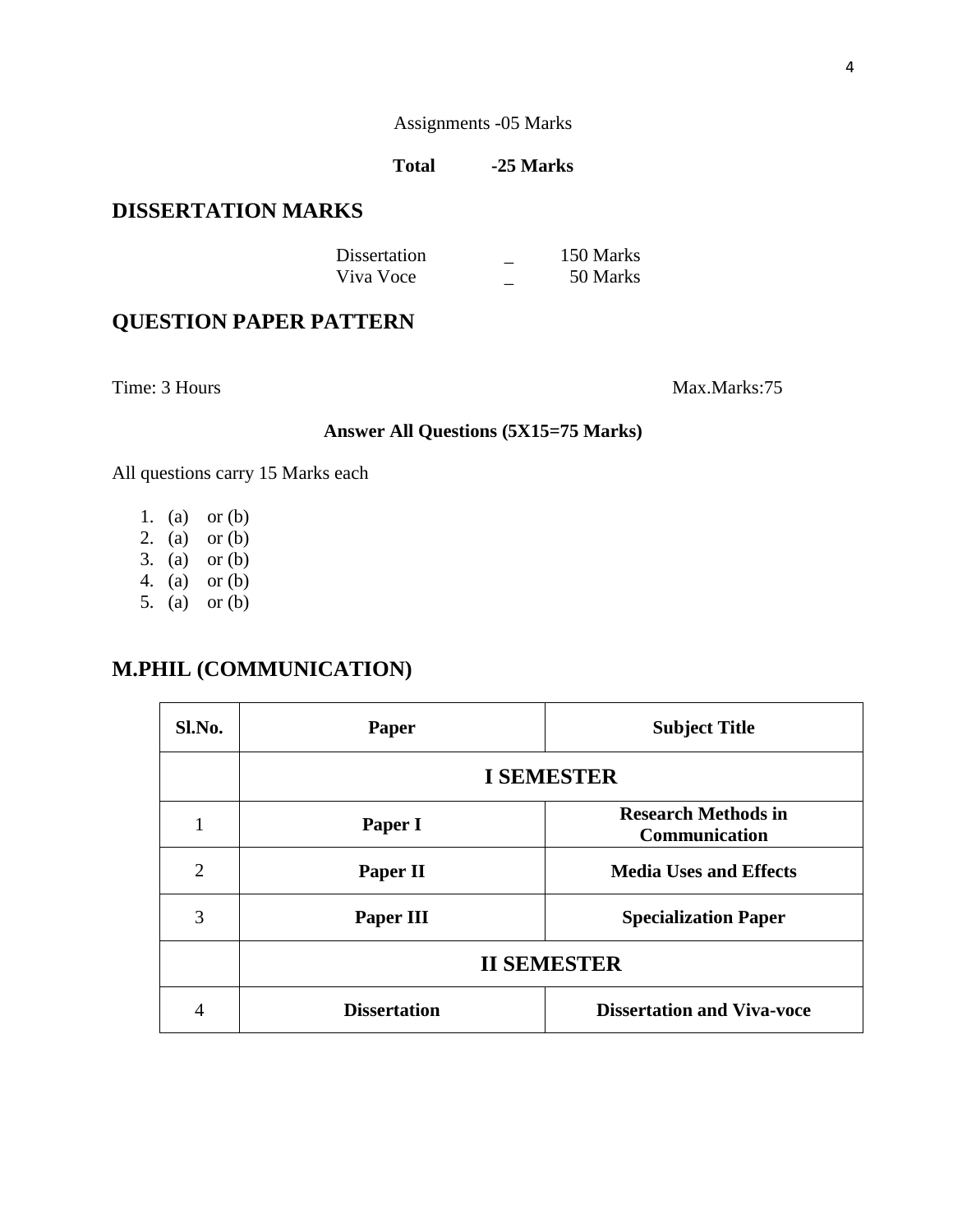# **I Semester**

# **PART -I**

# **PAPERI-RESEARCH METHODS IN COMMUNICATION**

### **UNIT 1**

Fundamentals of research- Basic principles of research, Theory building, facts, concepts, constructs and definitions, Variable and its attributes, Ethics in research, Preparation of proposal, Review of literature, formation and types of hypothesis and testing of the hypothesis, Research designs, sampling designs, methods, techniques and tools of research.

Communication research: Importance of media research; Area of Media Research; Problems of objectivity in research; Planning to research.

### **UNIT 2**

Methods/techniques of research; Hypothesis and variables; Research design and its types Types of Research Design; Experimental Research; Descriptive research; Exploratory Research; Conclusive Research; Sources and collection of Secondary Data; Types of data; Secondary data; Advantages & Limitations of secondary data ; Internal Sources; External Sources.

Methods of research – Census, Survey, Random; Sampling - meaning, types and problems; Survey research, experimental and field research, panel research; Reliability, validity and objectivity.

### **UNIT 3**

Scaling Techniques; Concept of Attitude; Types of Scales; Criterion for good scale; General Procedure in Attitude Scaling; Selected Attitude Scales; Limitations of Attitude Scale.

Sampling Design; Some basic Terms; Advantages of Sampling; Disadvantages of Sampling; The sampling process; Sampling methods; Characteristics of Good Sampling Design; sampling and non sampling errors; Sample size calculation (Numerical expected); Practical considerations in determining sample size.

Tools and methods of research; Sources of data - primary and secondary source ; Questionnaire and schedules; Observation - participatory and non participatory; Interview method; Case study; Content analysis of audio and video.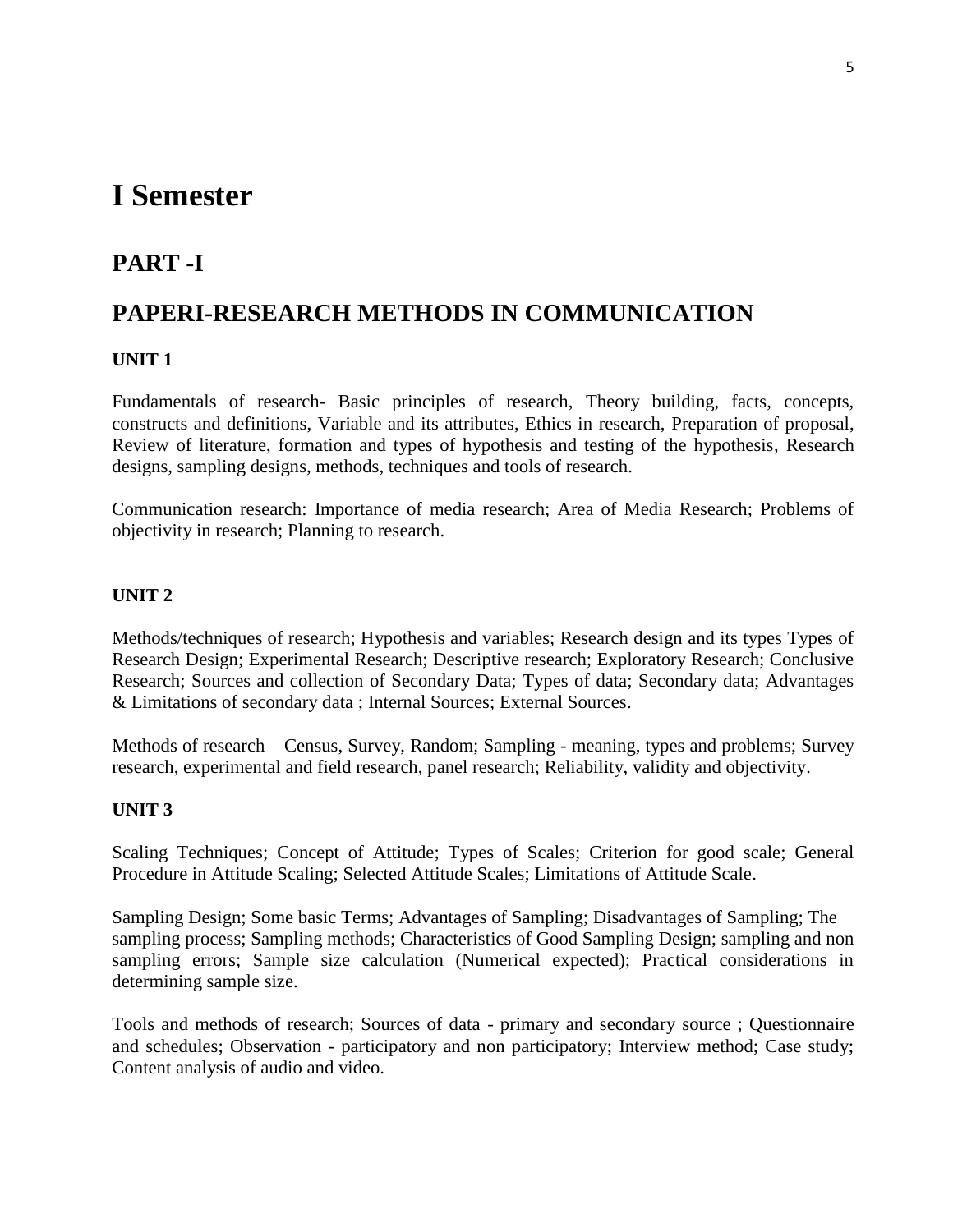### **UNIT 4**

Areas of Research – Communication and Society – Process and Product Aspects – Media problems and Issues – Mass media and traditional media – Research problems in information and Communication society; Telecommunication – Convergence of technologies – Media ownership and Regulation aspects. Importance of research in media; Application of research in electronic media, Print, Advertising, New Media; Formative and summative research; Ethical issues in media research; Media research as a tool of reporting

### **UNIT 5**

Application of Statistics; Tabulation and classification of data; Data analysis, software for data analysis interpretation; Elementary statistics - mean, median and mode; Inferential statistics correlation and regression and test of significance, principle and theory; Graphic and diagrammaticrepresentation of data; Indexing, citation and bibliography; Research report writing

- Mass media research by Dominick and Wimmer
- Research methods in social relations by ClarieSelitz et al
- Mass media and the national experience: essays in communication history by Farrpr and **Stevens**
- Trends in content analysis by Pool
- Media analysis techniques by Klaus krippendrof
- Research methods in mass communication by Westley and Stemple
- Content analysis: Handbook of social psychology by Bernard Berelson
- Content Analysis by Stone
- The modern research by J.Greff and Henry
- Research in social science bytdavidnachmias et al
- Communication yearbook series
- Communication research in Asia by Goonasekara et al
- Methods in social research by Kothari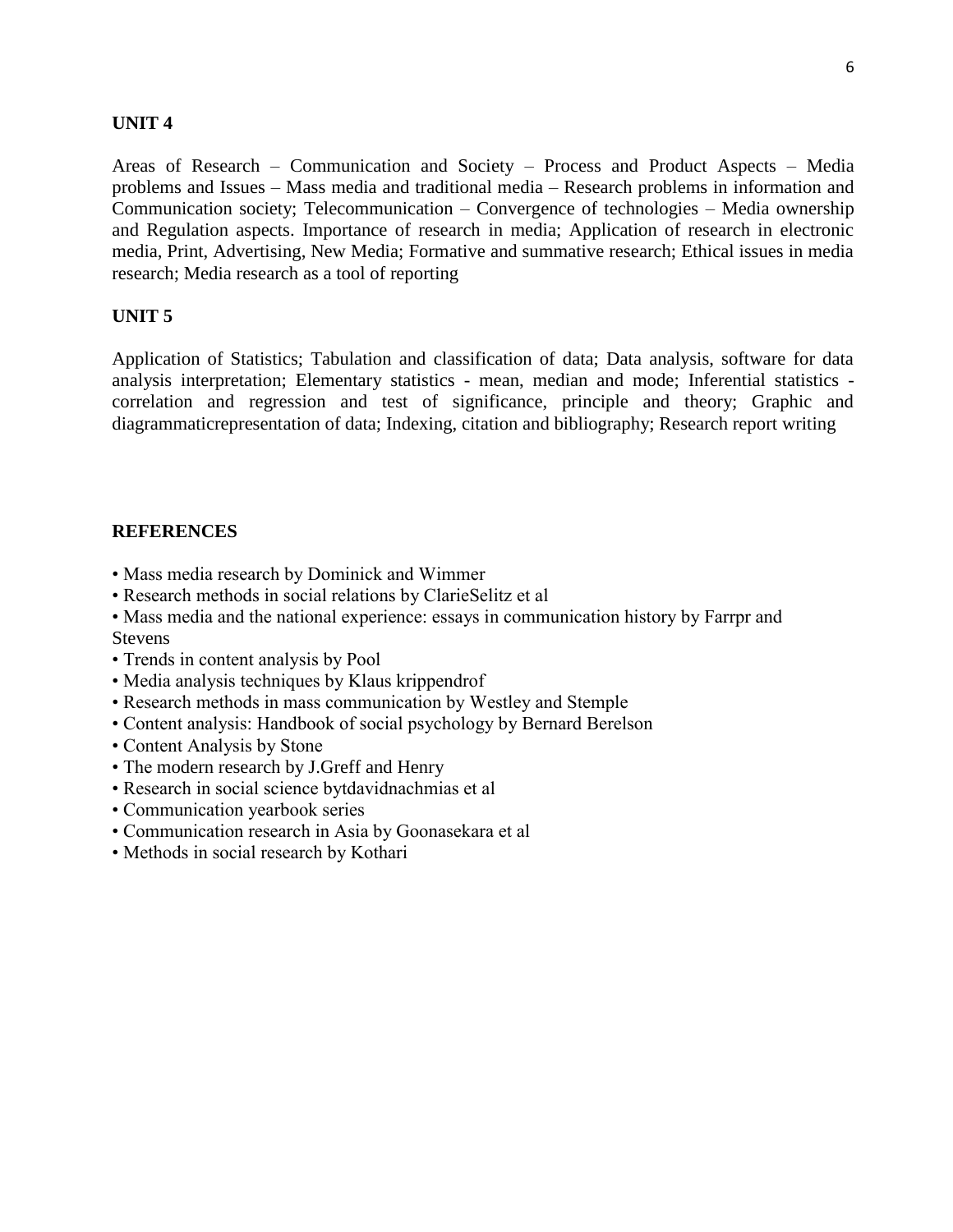### **PART -I**

# **PAPER II – MEDIA USES AND EFFECTS**

### **UNIT I**

Present media context: Socio, Economic, Political and Cultural changes New Communication Technologies: Cable and Satellite Television, Telecommunications and Internet

### **UNIT II**

New media Technology – characteristics: Information Superhighway, Convergence, Structure and Functions; - social and cultural consequences: fragmentation and digital Isolation; Social Control and Democracy – Privatization and Competition – New media access and control – Digital Divide: - E-governance – process, social and legal frameworks – Policy initiatives.

#### **UNIT III**

Information and Knowledge society – Definitions and characteristics of Information Society, Postindustrial society – Information Society Theories: Daniel Bell, Machlup, Webster, Schiller – Evolution of New media audiences: Elite, Mass, Specialized and Interactive – New media uses and gratifications – Influencing factors

#### **UNIT IV**

Social and Cultural effects of New Media: Social Networking, Information Overload, Information Rich and Information Poor, Knowledge Gap and Cultural Alienation New media impact on old media – ICTs for Development – Empowerment, right to information.

#### **UNIT V**

New Media Theory – Perspectives, Technological Determinism, Constructivism, Functionalism, Postmodernism, Characteristics of New Media – Uses, Adoption ICT and Social Transformation – socio-technical paradigm, Information commodification new consumption norms – knowledge gap. New media issues: Invasion of Privacy, Piracy, Cybercrimes and Pornography IT policies, Information Bill and Regulations

#### **REFERENCES**

• Global Communication in Transition: The end of diversity – By Hamid Mowlana, Sage Publications, Newbury Park, 1996

• Information and Communication Technology in Development: Cases from India –Ed. By SubhashBhatnagar and Robert Schwann, Sage Publications, New Delhi, 2000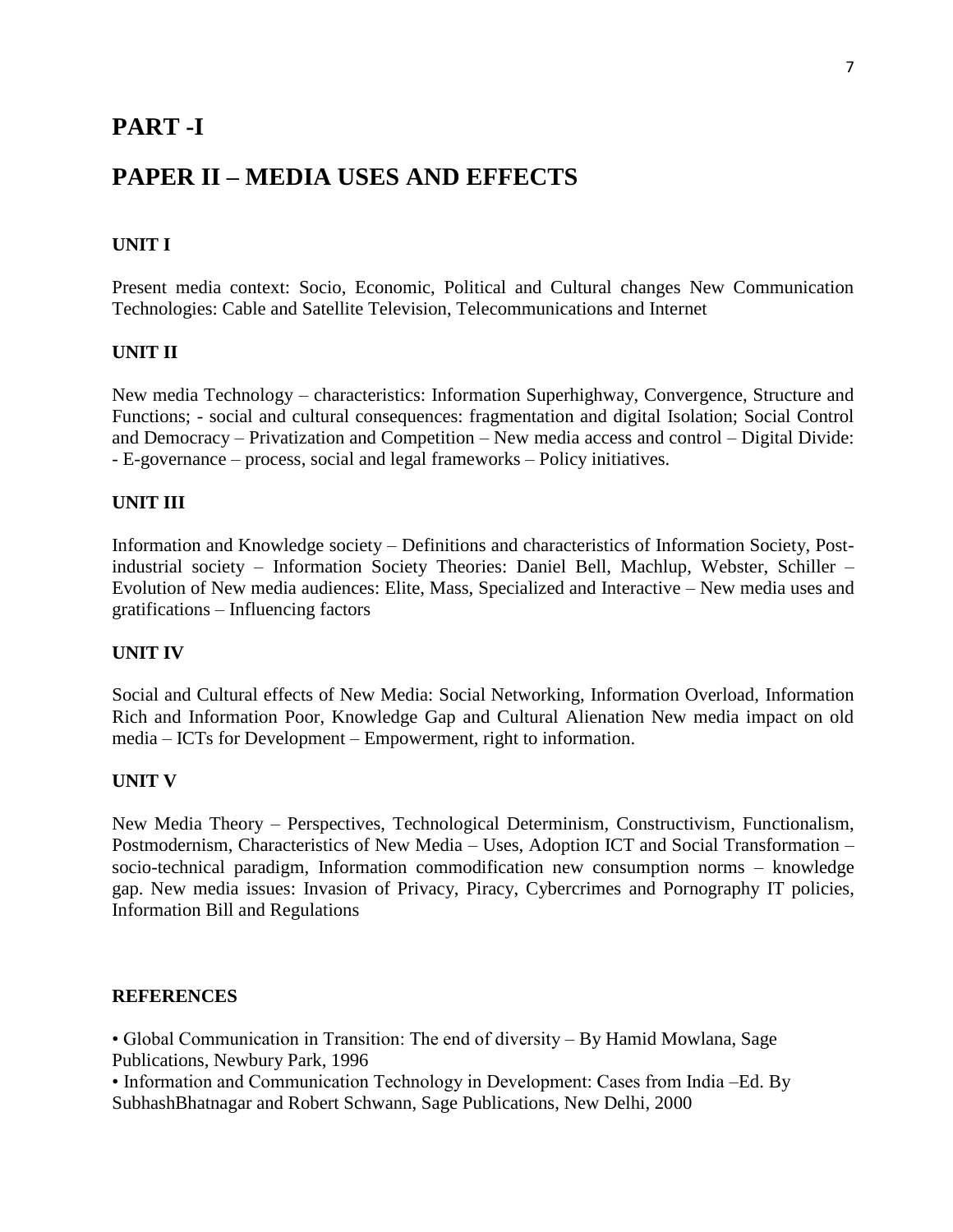• Electronic Communication Convergence: Policy challenges in Asia – Ed. By Mark Hukill et al. Sage publications, New Delhi, 2000

• Global Information and World Communication (2nd edition)– by Hamid Mowlana Sage Publications, New Delhi, 1997

• New media and Politics – Ed. By Barrie Oxford and Richard Huggins, Sage Publications, New Delhi, 2001

• World Communication Report: The media and the challenge of the new technologies – Ed. By AlaineModouz, UNESCO Publishing 1997

• Reshaping Communications: Technology, Information and Social change – By Paschel Preston, Sage Publications, New Delhi, 2001

• Internationalizing media theory: Transition, Power, Culture – By John DH Downing, Sage Publications, New York 1997

• The media and cultural production – By P. Eric Louw, Sage publications, New Delhi, 2001

• Media morphosis – By Roger Fidler, Sage publications, 1998

• New media – By Ronald Rice, Sage Publications, 1984

• Media Policy – Ed. By Denis McQuail, Sage Publications, London, 1998

• Media performance – By Denis McQuail, Sage Publications London, 1992

• New Communications Technology and the Public Interest: Comparative perspectives on policy and research – Ed. By Marjorie Ferguson, Sage publications, 1986

• Theories of Information Society – by Frank Webster, Routledge Publications, London, 1995

• New Media Technology – Cultural and Commercial Perspectives – by John V. Pavlik, Allyn and Bacon Publications

• E-Governance – by Pankaj Sharma, APH Publishing Corporation, 2004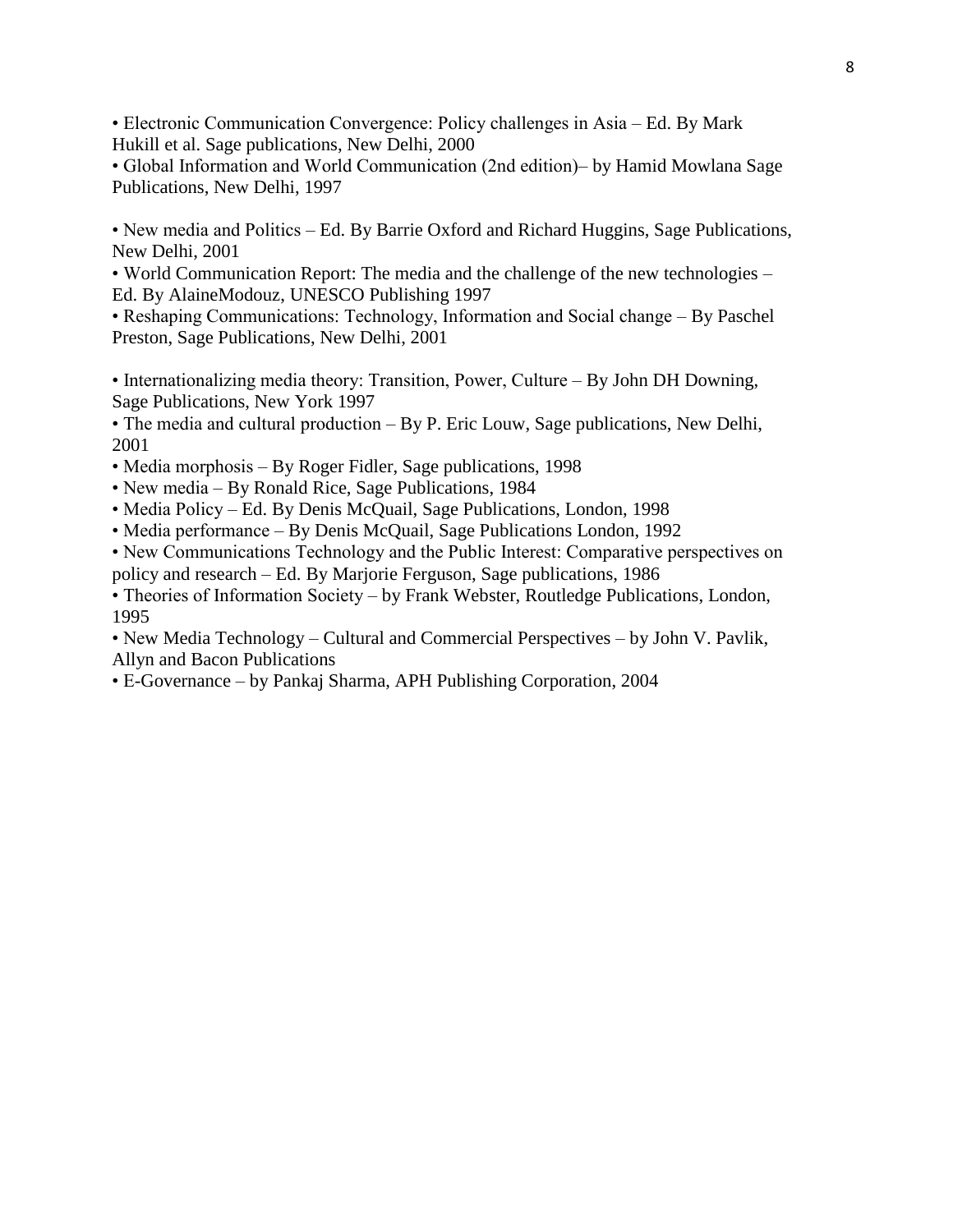# **Option I - JOURNALISM**

### PART –I

### UNIT I

Imperialism and globalization; Media and cultural studies; Critical attitudes to the Four theories of the Press; Media as political subjects; Media ethics studies; Globalization theories and media internationalization: a critical appraisal ; Globalizing media law and policy

### UNIT II

Origin and development of press – importance of Hudson to the rise of modern journalism – Guard dog theory of journalism - black era of Indian press – Indian media in the age of globalization – characteristics of yellow journalism

#### UNIT III

Historical perspective of mass media laws – press commissions – objects and functions of press council: general powers, guidelines and policy formulations - Report on Deshar Katha, Ayodhya, AIDS and Media, etc. – impropriety and press freedom – code of conduct for newspapers – Small and Medium Newspaper Development Corporation – protection of confidential sources of information – controversies over confidentiality

### UNIT IV

Ethical Issues and Challenges of Electronic News Gathering (ENG) – news in the global public space - peak and valley theory of producing - opening and closing the package: merits and demerits – off-the-record comments – Freedom of Information Act - Government control of media – leak, trial balloon, false light, back time - developing sources

### UNIT V

Thick Journalism – formation of public opinion – emerging chaos of global news culture – the local press and the McDonaldization thesis - centrality of banal journalism in news discourse – gendered news practices in different national contexts – Concepts and case studies: Annotative reporting – Interpretative and Investigative journalism - Chequebook journalism - political, international relations, current affairs - journalism of record emerging forms and practices of online journalism – basic tools of computer assisted reporting - implications for future M. Phil. / Ph.D Journalism and Mass Communication. From October 2011 batch onwards Page 19 of 19

- Boyd- Barrett, O. & Rantanen, T (eds) (1999) The Globalization of News. London: Corwin Press
- Clausen, L (2003) Global News Production. Copenhagen: Copenhagen Business School Press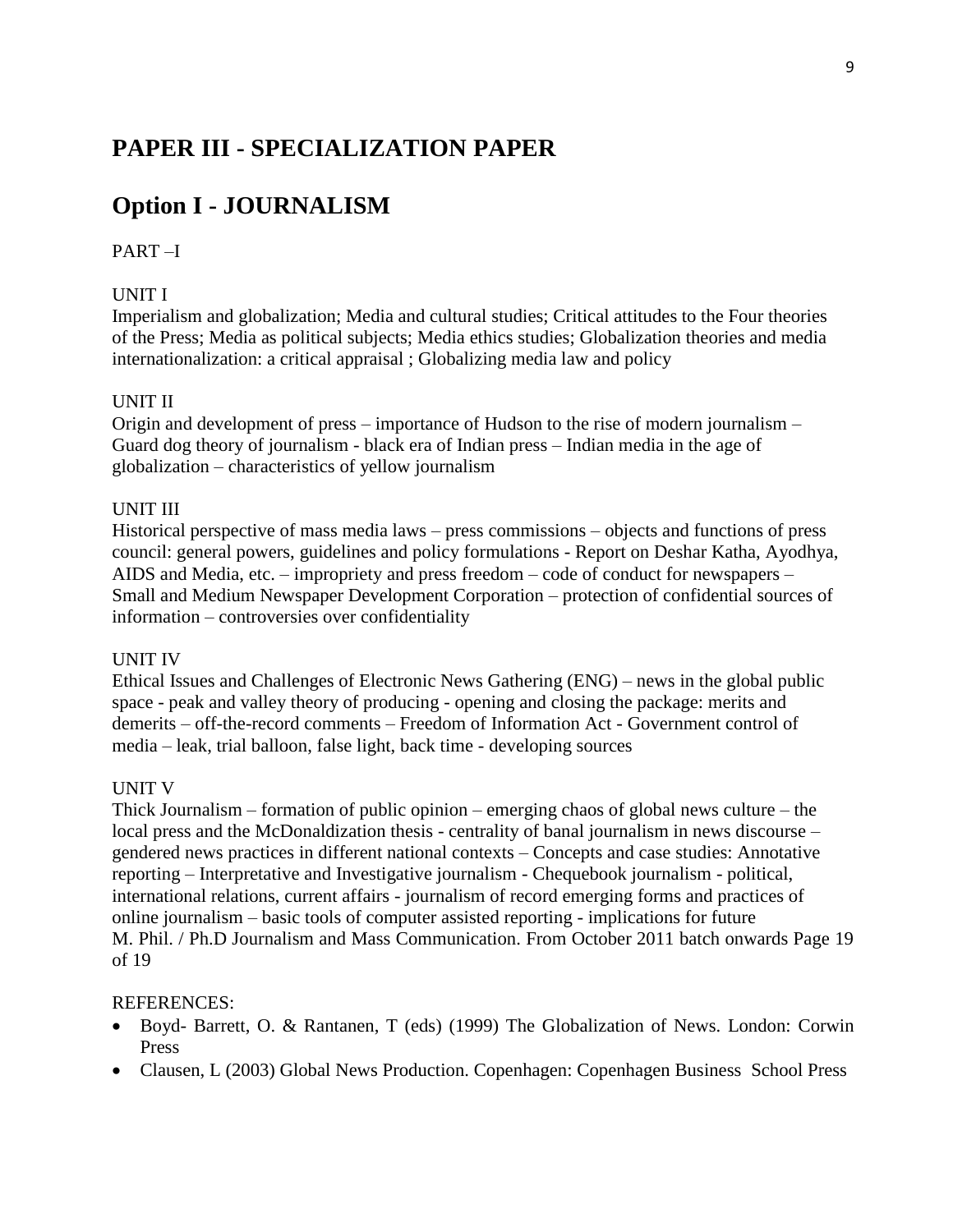- Elliott, W.A. (1986) Us and Them: A Study of Group Consciousness. Aberdeen: Aberdeen University Press.
- Franklin, Bob et al (2005) Key Concepts in Journalism Studies. New Delhi: Vistaar Publications
- Keeble, Richard (2009) The newspapers handbook. NY:Routledge
- Singh, Manorama (2007) History of Journalism. New Delhi: Discovery Publishing House
- White, Ted (2005) Broadcast news: Writing, Reporting and Producing. USA: Elsevier

# **Option II – SEMIOTICS**

UNIT 1: Definitions - Origins of semiotics – semiotics and the philosophy of language, Russian formalism, Bakhtin school, Prague structuralism, Jacobson's communication paradigm, the advent of structuralism, post-structuralism - Buhler and intimations of semiotics, Sebeok's Thomism, branches and scope of Peirce's semiotic

UNIT II: Signs as the medium of semiotic - concept - sign systems: vocabulary, function, syntax, psychological aspects of signification - critique of sign – theories: principle of difference, paradigmaticsyntagmatic relationships, code-message, denotation-connotation, anchorage-relay, modalityrepresentation, literary Semiotics-Doctrine of Signs - sign production: semiotics and factual elements, the problem of a typology of signs, critique of iconism, typology of modes of production

UNIT III: Textual analysis - aesthetic text as invention - the models: discursive, narrative, deep or abstract

UNIT IV: Codes – the sign function, expression and content, message and text, content and referent, meaning as cultural unit, the interpretant, KF model, Q model, overcodingundercoding, interplay of codes, message as an open form

UNIT V: Possessions and commercial communication - Cine-semiology: the cinematic sign, syntagmatic types, codes-subcodes, semiotics of narrative, cinematic realism, the nature of reflexivity - Decoding advertisements: role of semiotics in consumer aesthetics research, advertising as social discourse: positioning and image creation, immunization - Television drama: the naturalism debate, Morse code, emergence of expressionism - Crisell's semiotics of radio drama - Esslin's radio drama signs - Marketing and semiotics: defining the scope, ideology of consumption, product conceptualization and design, signs in consumer aesthetics, consumer identity

References:

- Allen, Robert C. (1992) Channels of Discourse, Reassembled: Television and Contemporary Criticism. University of North Carolina Press.
- Beasley, Ron & Danesi, Marcel (2002) Persuasive Signs: The Semiotics of Advertising. Berlin: Walter de Gruyter GmbH & Co.
- Buckland, Warren (2000) The Cognitive Semiotics of Film. UK: Cambridge UniversityPress.
- Chandler, Daniel (2007) Semiotics –the Basics. NY: Taylor and Francis.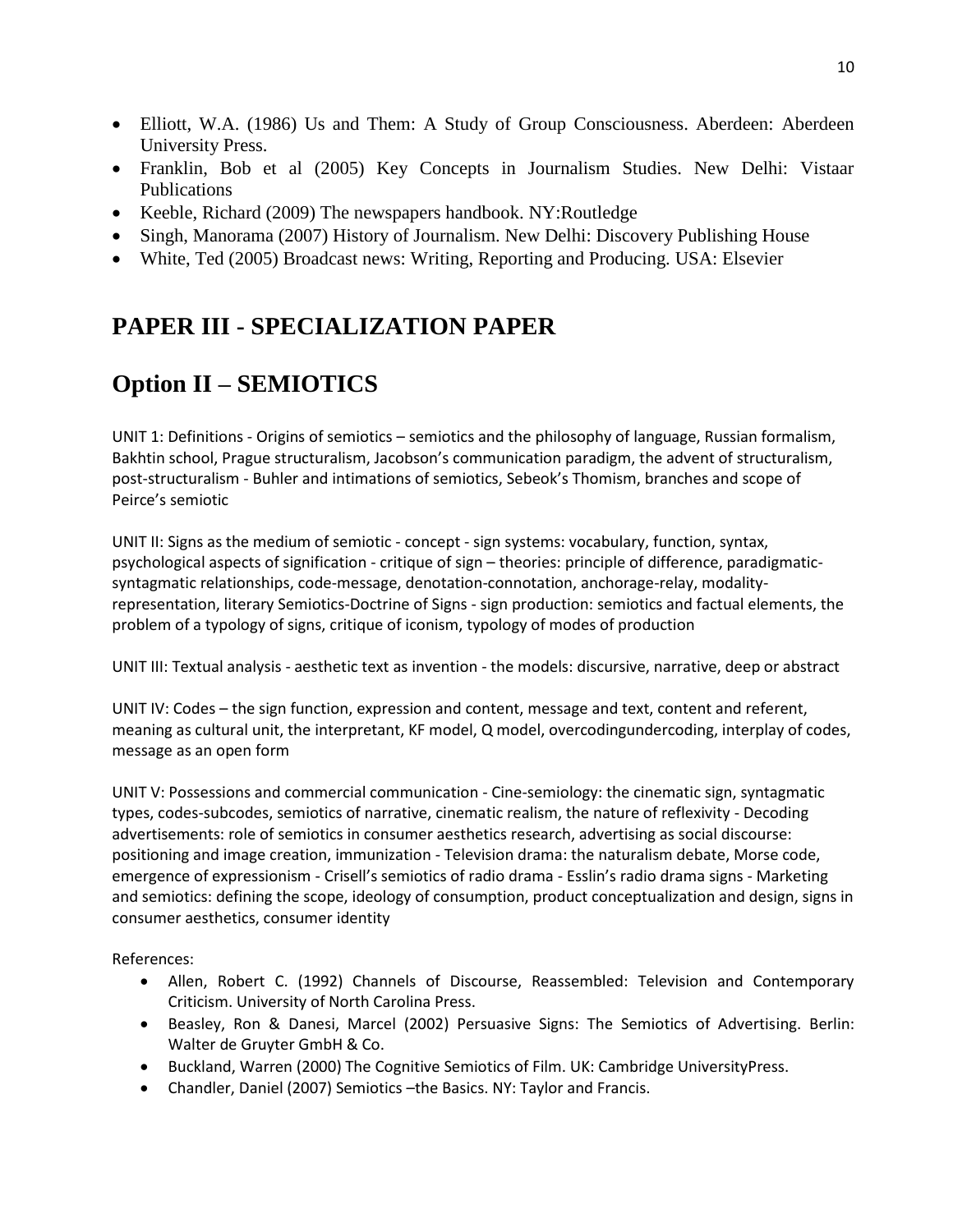- Crook, Tim (1999) Radio Drama: Theory and Practice. NY: Routledge
- Deely, John (2004) Basics of semiotics. St. Augustine's Press.
- Eco, Umberto (1979) A theory of semiotics. Milan: Indiana University Press.
- Holbrook, Morris B. & Hirschman, Elizabeth .C. (1993) The Semiotics of Consumption: Interpreting Symbolic Consumer Behavior in Popular Culture and Works of Art. Berlin: Walter de Gruyter GmbH & Co. Innis, Robert E. (1985) Semiotics - An Introductory Anthology. Milan: Indiana. University Press.
- Jean, Donna & Sebeok, Umiker (1987) Marketing and Semiotics: New Directions in the Study of Signs for Sale Berlin: Walter de Gruyter GmbH & Co
- Krampen, Martin (1981) Classics of semiotics
- Lidov, David (1999) Elements of Semiotics. NY: St. Martin's Press
- Martin, Bronwen (2006) Key Terms in Semiotics. Continuum books
- Page, Adrian (2000) Cracking Morse Code: Semiotics and Television Drama. UK: University of Luton Press
- Stam, Robert, Robert Burgoyne, Sandy Flitterman, Lewis (1992) New Vocabularies in Film Semiotics: Structuralism, Post-Structuralism and Beyond. NY: Routledge.
- Tejera, Victorino (1988) Semiotics from Peirce to Barthes: A Conceptual Introduction to the Study of Communication, Interpretation and Expression. Netherlands: E.J.Brill, Leiden

# **OPTION III – DEVELOPMENT COMMUNICATION**

#### UNIT I

Development: meaning, concept, process - Evolution of the theory and practice of development communication - Critical perspectives - characteristics of developing societies, development dichotomies, gap between developed and developing societies - Critique of communication approaches in Third World development - Enterprise of modernization and the dominant discourse of development - Liberation theology and development - Communication strategies for empowerment - Agricultural communication and rural development.

#### UNIT II

Demography as development indicators - political profile (Indian constitution, Parliament, Legislative, Judiciary, political processes, centre-state relations, local governments: urban and rural) - Right to Information, Human Rights - Social stratification: development implications in rural-urban context - Pluralism and its implications - Conflict and Consensus in Indian Society - Development of behaviour, perception, learning, motivation and attitude.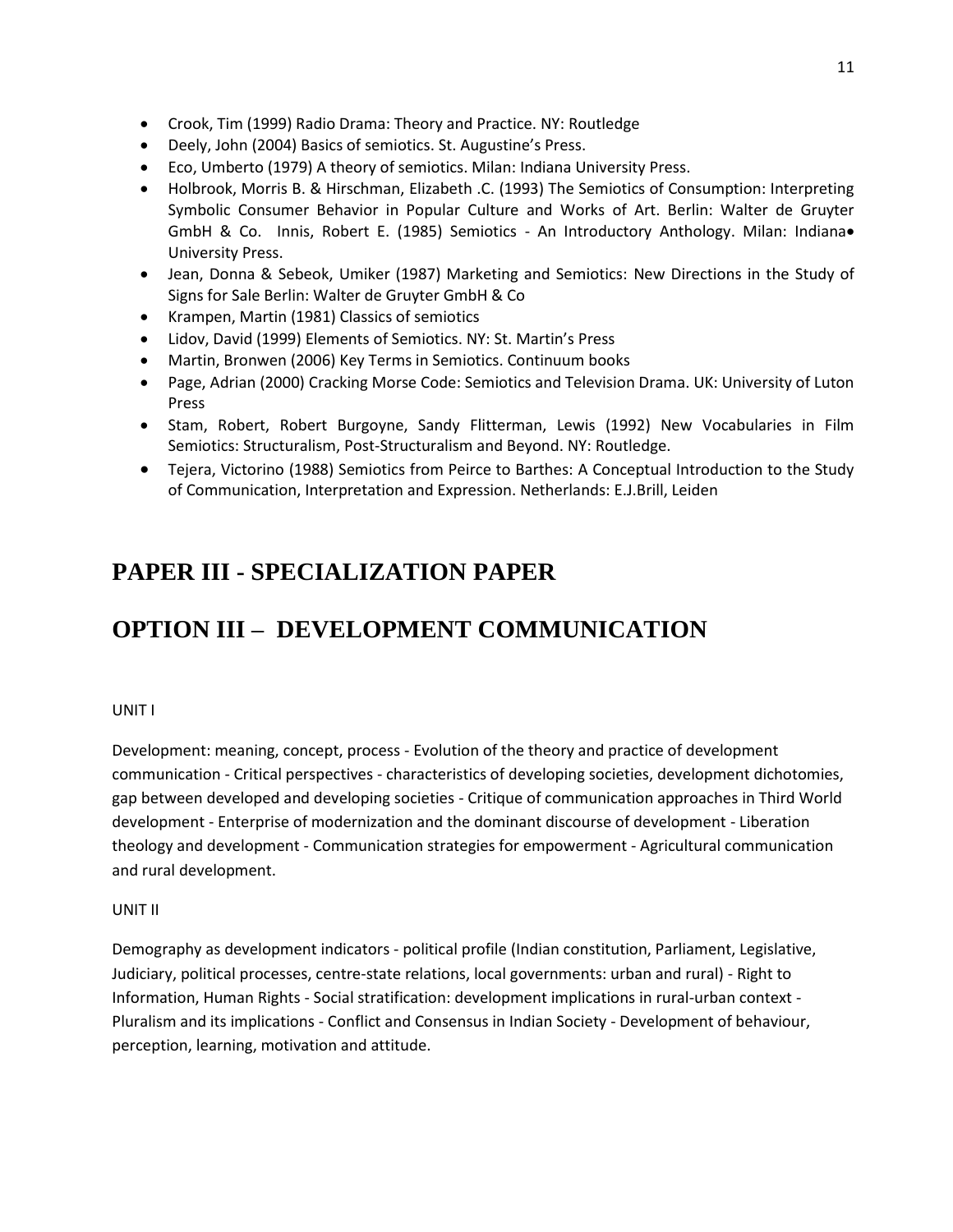### UNIT III

Changing structure of Indian economy: Role and performance of agriculture - Organized and unorganized sectors - Poverty and Unemployment problems - Liberalization and Globalization - Consumer movements and Environmental movements - Role of government - Foreign investments and Role of multinational corporations - International organizations for development such as World Bank, UNDP, IMF. Development related concepts of cultural heritage, Cultural determinants of social values, beliefs and behaviour, Regional culture and ethnic identity.

### UNIT IV

Comparing communication profiles and policies of Developed and Developing countries - Population, Health, Agriculture, Education, Communication/media, Industrial, Economic, Science and technology, Environment, National integration, Communalism, Religion and politics, Class and Caste conflict, Gender equality, Minimum needs, Child labour - Major Development Programmes such as Tribal development, Watershed management, etc M. Phil. / Ph.D Journalism and Mass Communication. From October 2011 batch onwards Page 14 of 19

UNIT V Media credibility, Ethics, Code and Analysis – impact of new communication technology: Quality of life, Access to information, Privacy, Interactive communication, Rich-poor divide, New World Information and Communication order – Emerging issues: influence on Women, Children, Religion - Foreign channels, Commercialization, Globalization, etc.

- Agunga, R.A. (1997) Developing the Third world. A communication approach. Commack, NY: Nova Science.
- Altafin, I. (1991) Participatory Communication in Social Development Evaluation. Community Development Journal, 26 (4), 312-314.
- Atkin C. & Wallack L. (Eds.) (1990) Mass Communication and Public Health: Complexities and Conflicts. Newbury Park: Sage Publications.
- Bandura, A. (1977) Social learning theory. Englewood Cliffs, NJ: Prentice Hall.
- Beltrán, L.R. (1976) Alien premises, objects, and methods in Latin American communication research. In E. M. Rogers (Ed.) Communication and development: Critical perspectives (pp. 15-42). Beverly Hills: Sage.
- Bowes, J.E. (1997) Communication and community development for health information: Constructs and models for evaluation[, www.nnlm.nlm.nih.gov/pnr/eval/bowes/](http://www.nnlm.nlm.nih.gov/pnr/eval/bowes/)
- Brawley, E.A. &. Martinez-Brawley, E.E. (1999) Promoting Social Justice in Partnership with the Mass Media, Journal of Sociology & Social Welfare, 26 (2), 63-86.
- Buchanan, D.R., Reddy, S. & Hossian Z. (1994) Social marketing: A critical appraisal, Health promotion international, 9 (1), 49-57.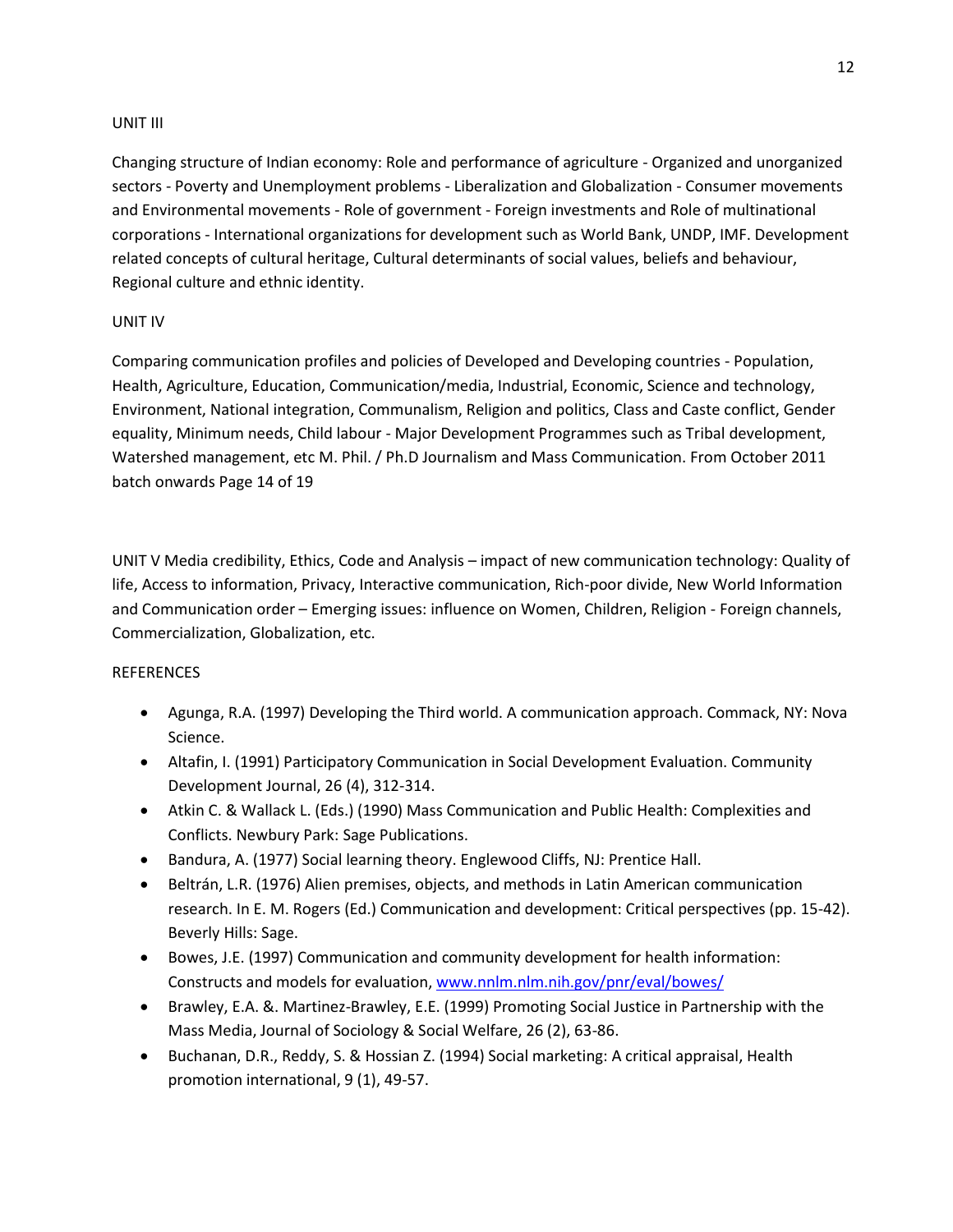- Carey, J.W. (1989) Communication as culture : essays on media and society. Boston: Unwin Hyman.
- Diaz-Bordenave, J. (1977) Communication and rural development. Paris: Unesco.
- Glanz K. & Rimer B.K. (1995) Theory at a glance. Washington: National Institute of Health.
- Hagen, E. (1962) On the theory of social change. Urbana, IL: University of Illinois Press.
- Hamelink, C. (1990) Integrated approaches to development communication: A study and training kit, Journal of development communication.
- Holder, H.D. & Treno, A.J. (1997) Media advocacy in community prevention: News as a means to advance policy change,
- Hornik, R.C. (1989) Channel effectiveness in development communication programs. In Rice, R.E. & Atkin, C. K. (Eds.) Public information campaigns, 2nd edition, (pp. 309- 330). Newbury Park: Sage.
- Inkeles A. & Smith D.H. (1974) Becoming modern. Cambridge, MA: Harvard University Press.
- Kavinya A., Alam S. & Decock A. (1994) Applying DSC methodologies to population issues: A case study in Malawi. Rome: FAO.
- Kotler, P. & Zaltman, G. (1971) Social marketing: An approach to planned social change, Journal of marketing, 35, 3-12.
- Kotler, P. & Roberto, E. (1989) Social marketing: Strategies for changing public behavior. New York: Free Press.
- Lerner D. (1958) The passing of traditional society. New York: Free Press.
- McKee, Neill (1999) Social Mobilization & Social Marketing in Developing Communities: Lessons for Communicators. Southbound.
- Melkote, S.R. (1991) Communication for development in the Third world. Newbury Park: Sage.
- Mita, R. & Simmons, R. (1995) Diffusion of the culture of contraception: Program effects on young women in rural Bangladesh, Studies in family planning, 26 (1), 1-13.
- Mlama, P.M. (1991) Women's participation in "communication for development": The popular theater alternative in Africa, Research in African Literatures, 22 (3), 41-53.
- Mody, B (1991) Designing messages for development communication: An audience participationbased approach. Newbury Park, CA: Sage.
- Ogundimu, F. (1994) Communicating knowledge of immunization for development: A case study from Nigeria, in Moemeka, A.A. (Ed.) Communicating for development
- Zinanga, A. & Ikim, Y.M. (1992) Changing men's attitudes and behavior: The Zimbabwe male motivation project, Studies in Family Planning 23 (6), 365-375.
- Quarmyne, W. (1991) Towards a more participatory environment: Cross-linking establishment and alternative media, In K. Boafo (Ed.), Communication processes: Alternative channels and strategies for development support. Ottawa: IDRC.
- Rockefeller Foundation (1999) Communication for social change: A position paper and conference report. New York: Rockefeller Foundation.
- Rogers, E.M. (1976) Communication and development: The passing of the dominant paradigm, Communication research 3 (2), 213-240.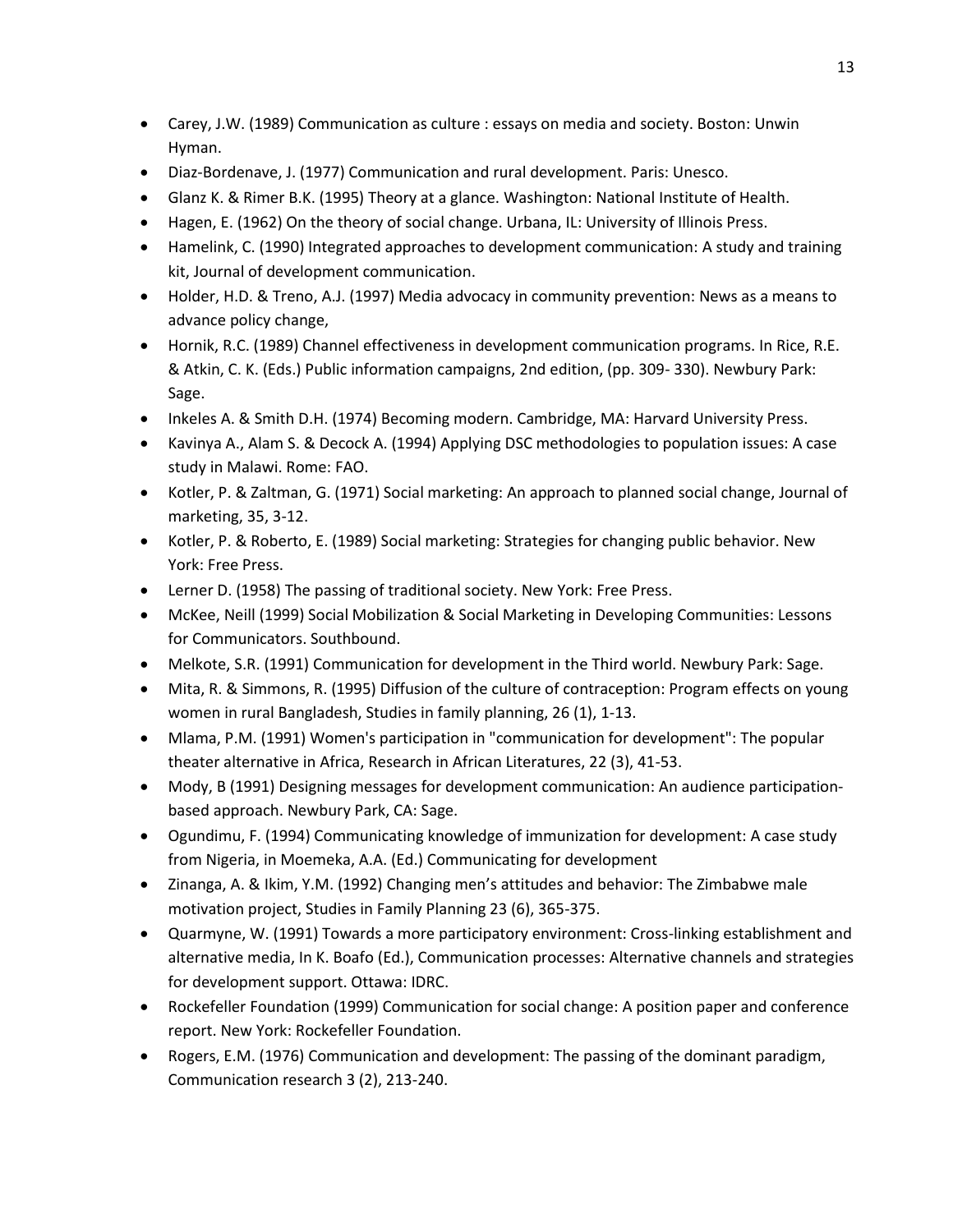Rogers, E.M. (1983) Diffusion of innovations, 3rd edition. New York: Free Press. Rogers, E.M. & Kincaid, D.L. (1981) Communication networks: A paradigm for new research. New York: Free Press.

# **PAPER III - SPECIALIZATION PAPER**

# **OPTION IV – NEW MEDIA STUDIES**

**UNIT I:** Foundations and theories of media, technology, & culture-Historical Foundations of New Media: What is Technology? Digitization, Remediation, & Convergence.

UNIT II: Theories of Media Technology-Technological Determinism, Social Construction of Technology, Social and Technical Affordances, Diffusion of Innovation, Information Society, Network Society, Networked Individualism, Social Networks, Networked Publics

UNIT III: Using the networks- Social production of knowledge, creative cultural production, Identity formation, Sociality , connectivity, social media, locative and mobile media. Identity formation, the body and information technology- selfies, blogs, wearable devices.

UNIT IV: Controlling the networks- Governance of Infrastructures and Platforms, Surveillance and Privacy, Race Online, Economics and Ownership, youth media, Digital Literacy, Digital Education.

UNIT V: Digital Inequality: Social, political and infrastructural contexts, Public sphere, polarization, citizen journalism, digital activism, Cyberculture.

- 1. *Understanding Digital Culture*, Vincent Miller
- 2. *The Culture of Connectivity: A critical history of social media*, Jose Van Dijck
- 3. *Seeing Ourselves through Technology*, Jill Walker Rettberg
- 4. *Spreadable Media: Creating value and meaning in a networked culture*, Jenkins, Ford, & Green
- 5. *Smartphones as Locative Media –*Jordan Frith
- 6. Tim O'Reilly and John Battelle "Web Squared: Web 2.0 Five Years On"
- 7. Frank Webster "Theories of the Information Society" (Ch. 1-3)
- 8. David R. Brake "Are we all online content creators now?: Web 2.0 and digital divides"
- 9. Niels van Doorn "Digital spaces, material traces: how matter comes to matter in online performances of gender, sexuality and embodiment"
- 10. Jill Walker Rettberg Seeing Ourselves through Technology
- 11. Henry Jenkins, Sam Ford, & Joshua Green *Spreadable Media: Creating value and meaning in a networked culture*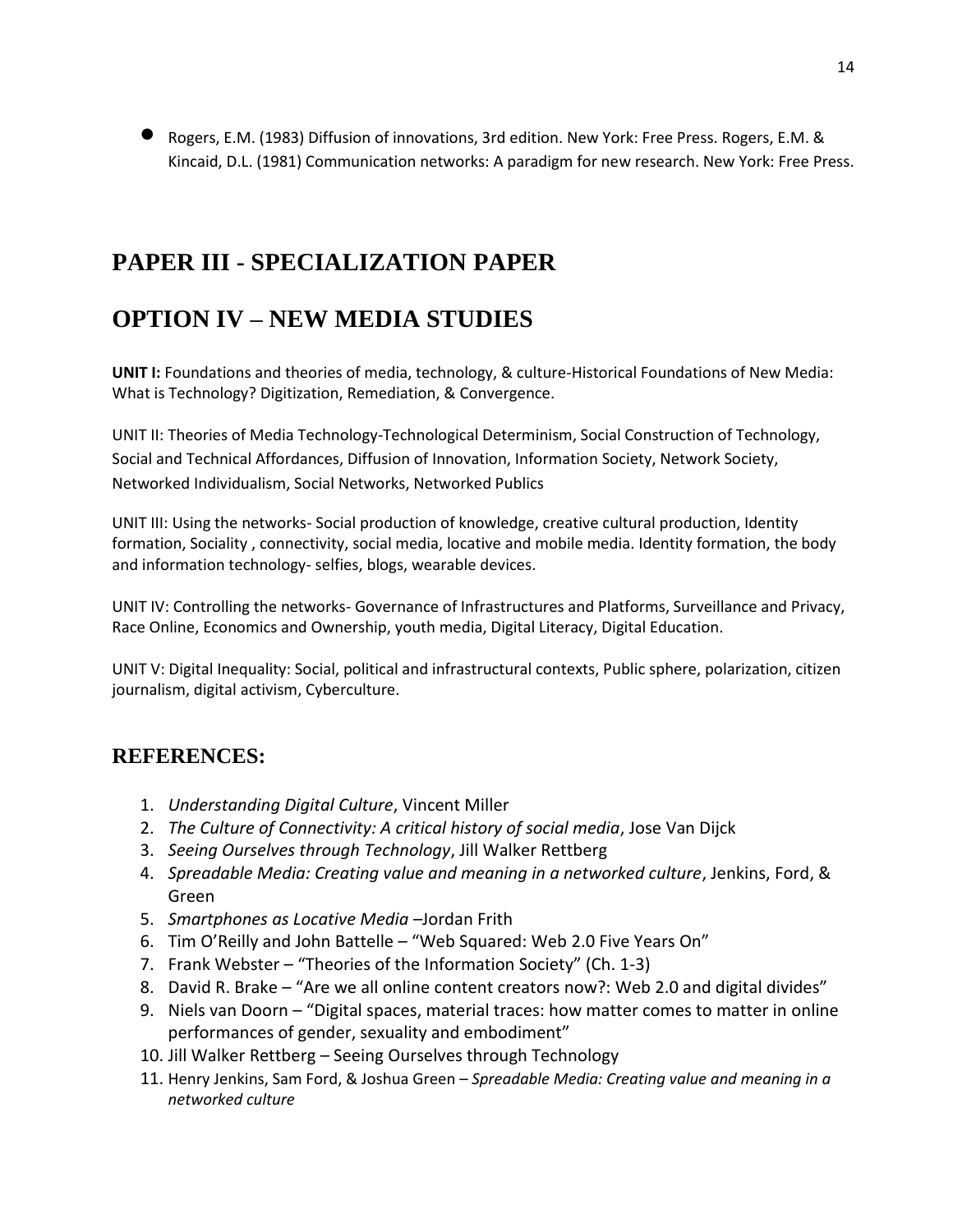- 12. David Buckingham "Is there a digital generation?"
- 13. Mark Deuze "The changing context of news work: liquid journalism and monitorial citizenship"
- 14. Heather Horst, Becky Herr-Stephenson, & Laura Robinson "Media Ecologies"
- 15. Jose van Dijck "Users like you?: theorizing agency of user-generated content"

### **OPTION V –Media, Gender and Human Rights**

Unit I –Gender - Understanding gender – Sex and Gender – Types of gender - Gender roles – Social construction of feminity and masculinity - Feminist theories –First wave-Second wave and Third wave feminists thinkers Feminist language – Post Modern Feminist thoughts – Masculinities – Queer theory – Transgender politics, cyber feminism – Feminism in Indian context – Tamilnadu – Periyar and Bharathiar - Feminism in literature – writers

Unit II – Feminist Communication Theories- Feminist epistemology – empiricism – feminist ethnography – The Structuralist Paradigm – muted group theory – standpoint theory –Critical theories of communication – Sociological theories of mass communication - Judith Butler, Gaye Tuchman, Laura Mulvey, - Foucault – Derrida - intersectionality – Framing – Discourse analysis – Popular culture

Unit III–Human Rights - Human rights –Meaning – Nature - Principles of Human Rights – Characteristics of Human Rights - UN – - UDHR - Classification of human rights– International Human Rights Conventions – Special focus to CEDAW – Indian constitution and human rights –Protection of Human Rights Act 1993 - National and international Human rights institutions – Role of civil society organizations – Human rights organizations – national and international – human rights of marginalized people

Unit IV – Media stereotypes and popular culture - Media stereotypes in entertainment media – news media – representation – film, serials, news, reality shows, advertisements etc – Commercialization and Objectification

Unit V – Human Rights Reporting - Role of mass media in protection of human rights – monitoring techniques – complaint mechanism - Media and Contemporary Issues on Human Rights: Children's Rights - International standards on reporting human rights violations relating to Women's Rights - Dalit's Rights - Bonded Labour and Wages - Refugees - Capital Punishment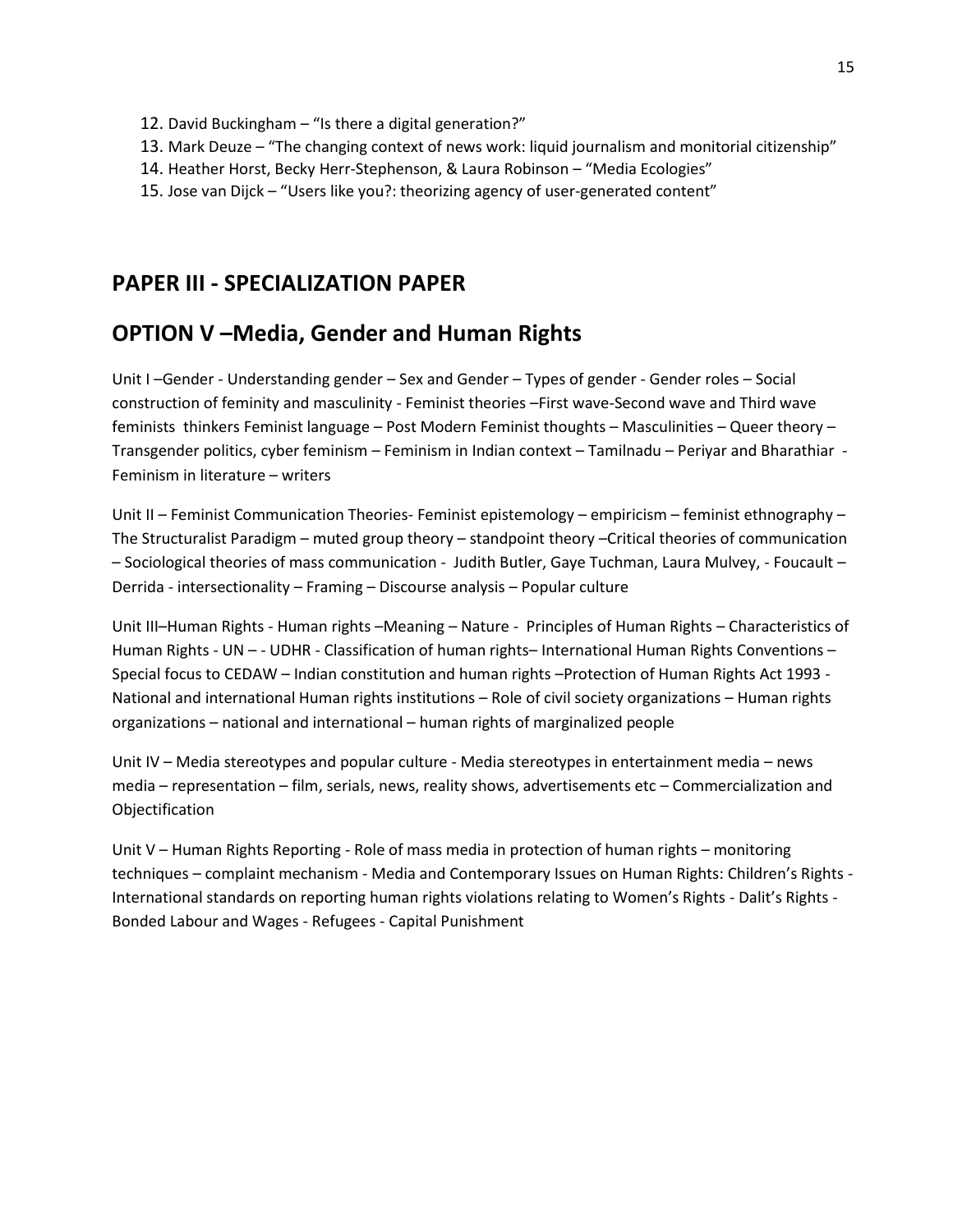### **REFERENCES**

- 1. Gaye Tuchman, "The Symbolic Annihilation of Women by the Mass Media
- 2. Laura Mulvey, "Visual Pleasure and Narrative Cinema" (GMR)
- 3. Sandra Lee Bartky, "Femininity, Foucault and the Modernization of Patriarchal Power"
- 4. Marita Sturken and Lisa Cartwright, "Spectatorship, Power and Desire"

### **PAPER III - SPECIALIZATION PAPER**

### **OPTION VI –Film Studies**

Unit I - Film theories- Film form – film language - Film theory – realist and formalist film theory – neo formalism - auteur theory- structuralism- Marxist film theory - psychoanalysis – Freudian film theory – feminist film theory - film and identity – audiences and spectatorship – modern film theory

Unit II - Film form and culture -Image and reality – formal structures of film – film narratives – Film in the realm of culture – theories of culture – Cultural meanings - The Frankfurt school – the critique of American popular culture – high culture, masscult and midcult – The Birmingham School of Cultural Studies – Cultural criticism – Modernity, modernism and the postmodernism.

Unit III - Film and representation -Encoding and decoding - Representation – Stuart Hall – Representations of Race – Class – Caste – Gender – physically challenged – Muslim representation – minority representation – constructions of social reality – intersectionality.

Unit IV - Film and society- Film – popular culture – Cinema and propaganda - film and politics – film and everyday life - influence studies –crime films and society – film in different political contexts around the world – film festivals.

Unit V - Research methodology in Film studies - Content analysis – Critical Discourse Analysis (CDA) in Film - Reception studies in film – Reception and negotiation - Intertextuality and postmodernism.

- 1. Adorno,Theodor (2002) The Culture Industry, Routledge.
- 2. Baskaran, Theodore (1981)The Message Bearers: The Nationalist Politics and the Entertainment Media in South India, Cre-A.
- 3. David Bordwell and Kristin Thompson (2010), Film Art: An Introduction, McGraw Hill.
- 4. John Hill and Pamela Church Gibson (1998), The Oxford Guide to Film Studies, Oxford,1998.
- 5. Hayward,Susan (1996) Key Concepts in Cinema Studies, Routledge.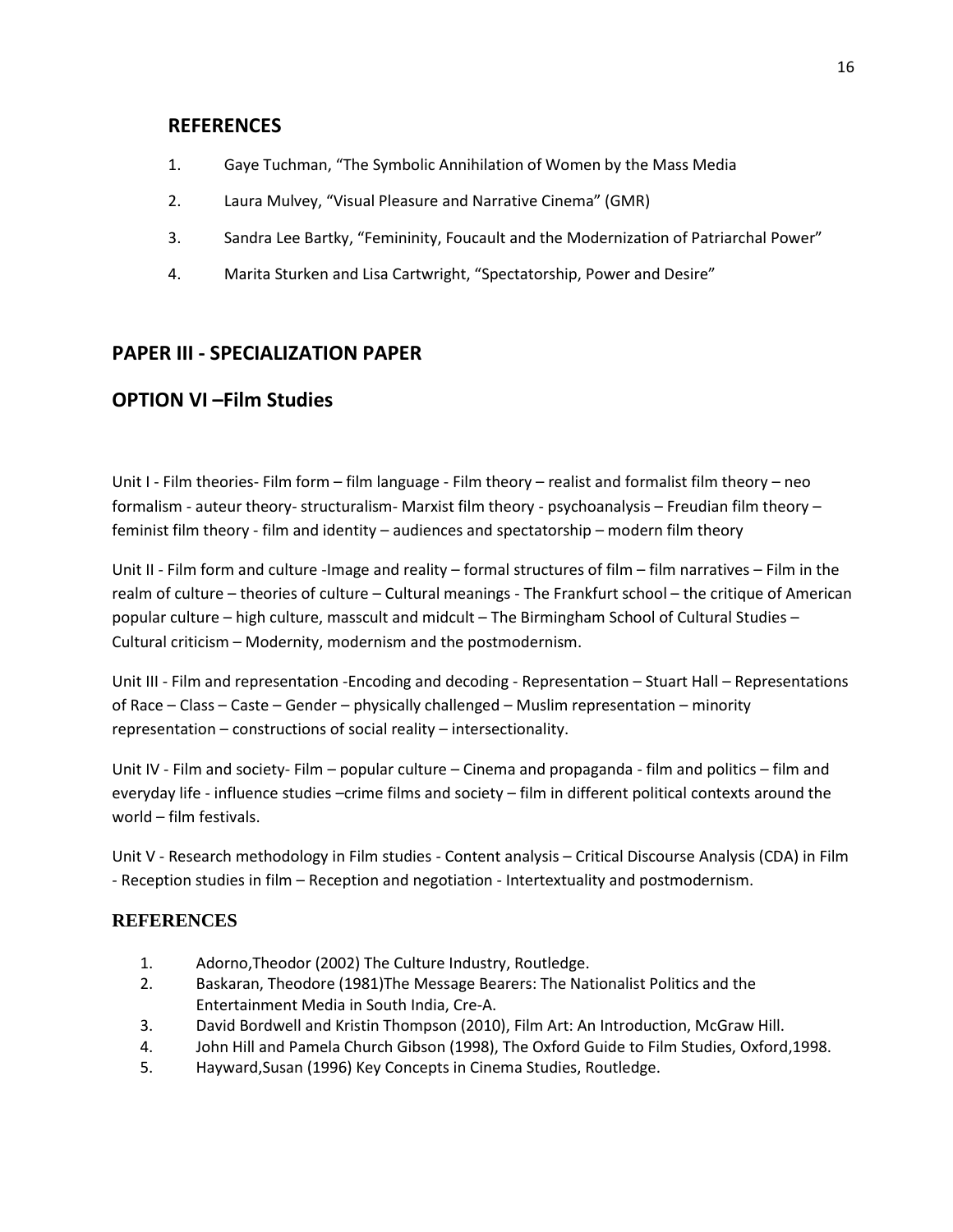# **OPTION VII – Media Audience Studies**

UNIT I- Introduction to Media Audiences - Early Audience Research - The Effects Tradition Introduction to audience analysis - Patterns of audiences: nature and characteristics - Audience demographics Audience lifestyles and psychographics

UNIT II- Cultural Studies and the Audience - Cross-cultural audiences: "the rest" look at the west and Cross-cultural audiences: the west looks at "the rest" - Theorizing the pleasures of popular culture - The scary world of television: Cultural Indicators & Cultivation theory

UNIT III- Audiences as publics Audiences, identification, and realism Audiences, - Fans and Fandom - Theories and applications of the active audience - Conceptual models of the audience - Measuring Audiences: The Role of the Media Industry

UNIT IV- Race, Identity and Media Consumption - Audiences and modernity - Audiences and new media technologies - New Media Audiences: Interactivity and Fragmentation - Media ethnography: a contested concept

UNIT V- Trends in consumer habits and response - Media impact on audiences Techniques and strategies of collecting information - Design of a basic audience research survey - Data analysis, interpretation techniques, and research application: audience rating and experimental research

- 1. Culture, Media, Language edited by Stuart Hall, Dorothy Hobson, Andrew Lowe and Paul Willis, London: Hutchinson, 1980
- 2. Beville,H.M.., Jr. (1988). Audience ratings: Radio, television, cable (rev.ed). Hillsdale, NJ, Lawrence Erlbaum Associates
- 3. Buckingham, D. (1993). Reading Audiences: Young people and the media. Manchester and New York, Manchester University Press.
- 4. Livingstone, S. (1998). Making Sense of Television: The Psychology of Audience Interpretation. London, Rouledge.
- 5. Moores, S. (1993). Interpreting audiences: The ethnography of media consumption. Thousand Oaks, CA, Sage.